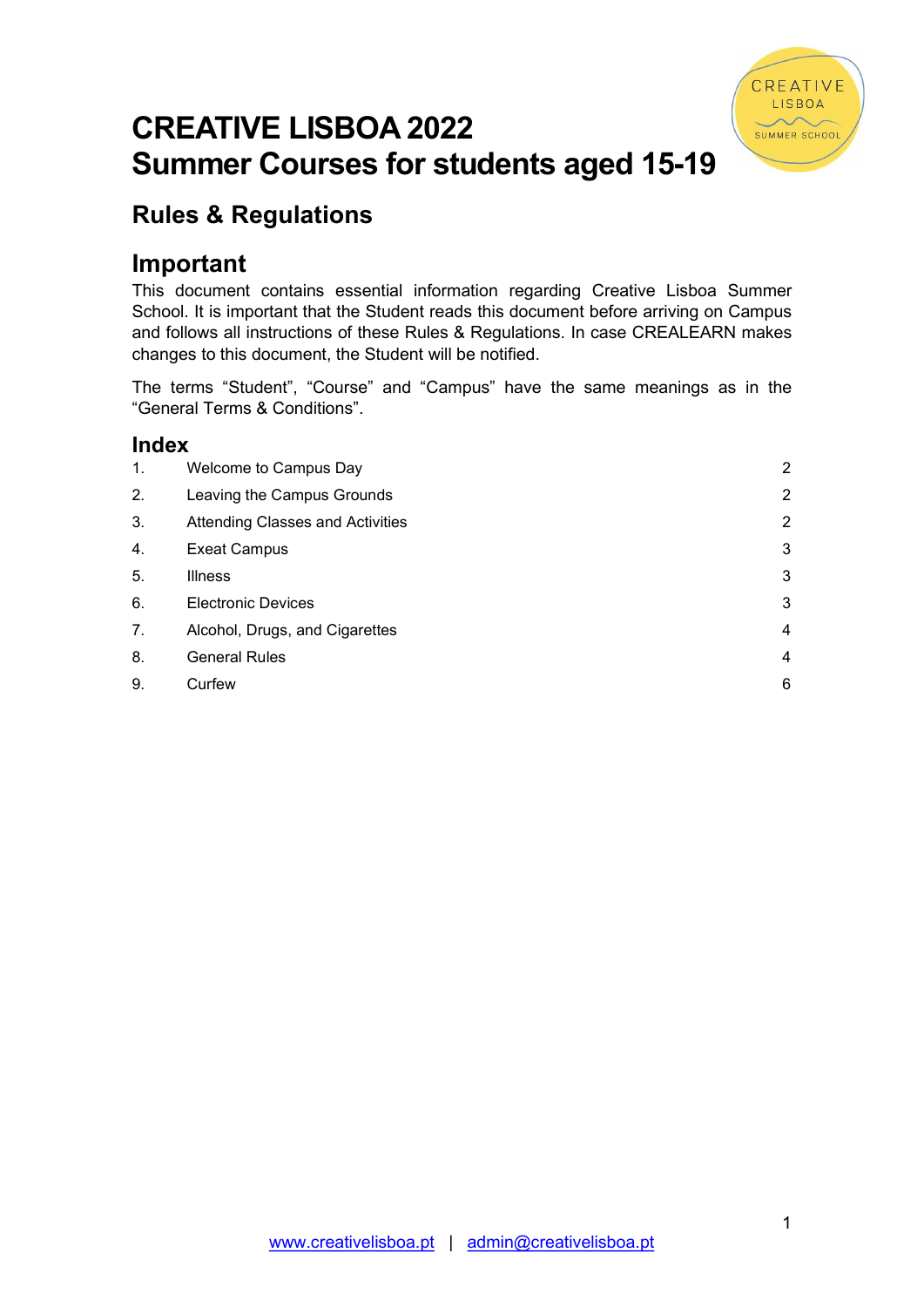# 1. Welcome to Campus Day

CREALEARN and the Creative Lisboa team are ready to welcome all students on Campus. Upon arrival at the Nova SBE Campus, the Student will be guided to the checkin desk where a member of staff will register the student on Campus. The student shall receive the welcome kit and taken to her/his apartment at Milestone Carcavelos Nova. There will be an induction meeting where CREALEARN will explain all the rules, safety procedures, schedules, activities, and what to do in case of sickness and absence. If the Student misses the induction meeting, she/he is required to contact the Campus office to get all the information missed. A copy of these Rules & Regulations will be provided for all Students inside the welcome kit they will receive upon arrival.

# 2. Leaving the Campus Grounds

The Student is not allowed to leave the Campus (Nova SBE) grounds without permission. The Student will only leave the Campus for the afternoon and evening activities planned by CREALEARN. Each day, the Student will be able to choose from a list of activities that she/he would like to participate on. The Student will be accompanied by a member of staff with adequate transportation from and to campus provided by CREALEARN. Shopping and sightseeing will always be in groups. It is necessary to check-out and check-in with the allocated monitors whenever leaving for afternoon activities and arriving from them.

- 2.1 The Student has to wear their lanyard at all times. The identification contains her/his name, CREALEARN's 24-hour emergency number, and the campus address.
- 2.2 The Student is forbidden to leave the campus grounds after curfew, except cases that fall in section 2.3 of these Rules & Regulations.
- 2.3 Commuter Students

Commuter Students shall respect and attend registration time as all the other Students for breakfast, classes, lunch, activities, and dinner, according to section 3 of these Rules & Regulations. Commuter Students must follow the procedures regarding exeat the Campus according to section 4 of these Rules & Regulations. Additionally, to sign out from Campus, the Parent/Guardian or the person designated by the Parent/Guardian must check out the Student at the Campus office each day or follow a different written procedure agreed by CREALEARN and the Parent/Guardian.

### 3. Attending Classes and Activities

Students are required to check-in on time for breakfast, lunch, and dinner in the Food Court at Nova SBE. There will be a specific time frame assigned for each of these periods and that must be respected and followed. Students have to attend all classes on time. In the beginning of each class, teachers are going to take attendance and check-in Students. The Parent/Guardian will be informed if the Student by any chance arrives late to class more than three (3) times. Students have to be at the meeting point at the designated time for the group division of afternoon activities. Students are required to choose from a list of activities offered each day and follow all instructions delivered by the Summer School monitors. Transportation will be provided by CREALEARN for activities outside the campus.

The Student is not allowed to miss any classes and activities. If the Student needs to miss a class or other activity that does not fall in section 4 or 5 of these Rules & Regulations, they shall notify the Campus office beforehand providing as much information as possible as to the reasons for their intended absence, which will be subject to authorization by CREALEARN.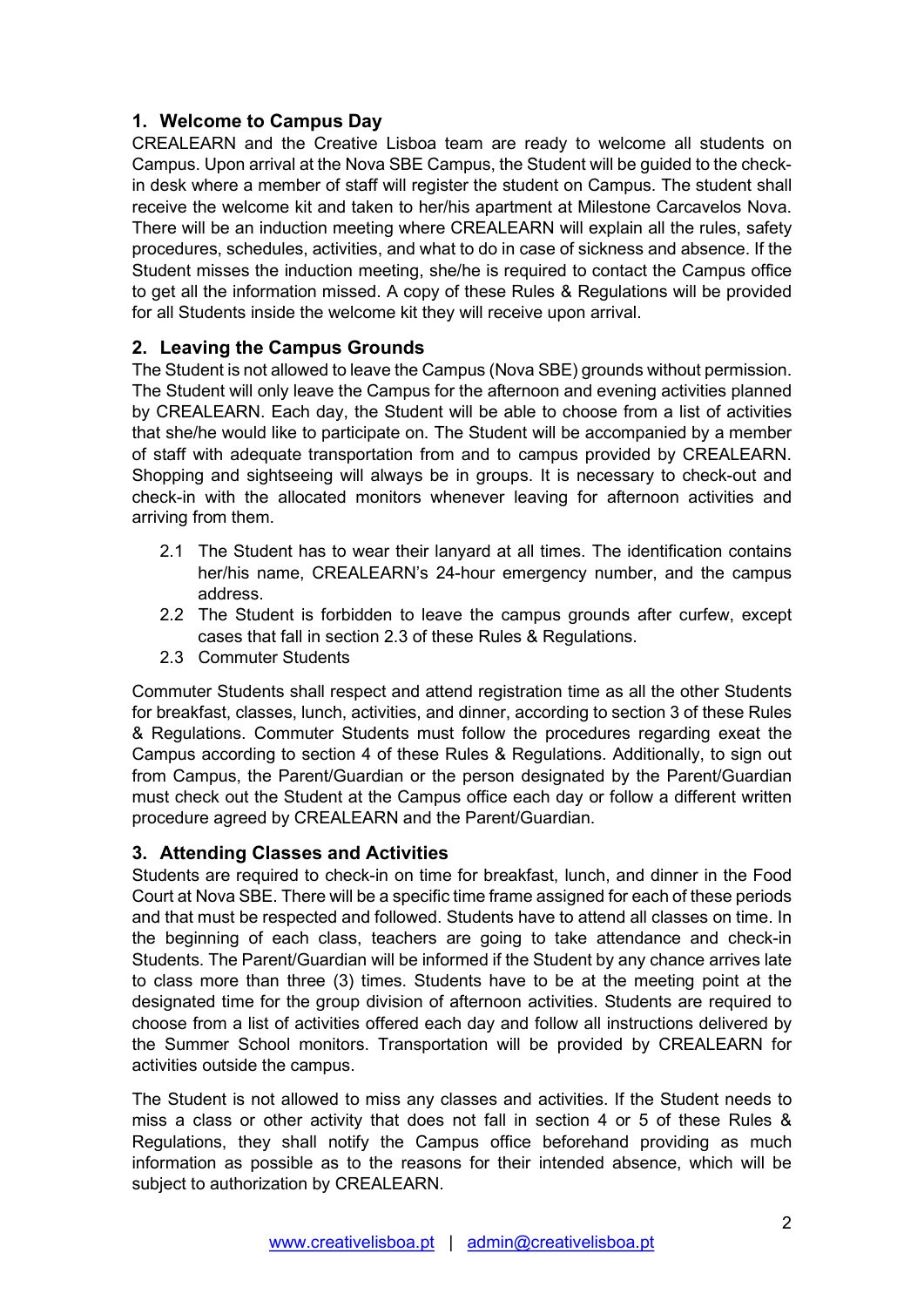# 4. Exeat Campus

CREALERAN does not recommend that the Student leaves the Campus during the programme. To exeat the Campus, the Parent/Guardian must send an email to admin@creativelisboa.pt (with the Subject: "Exeat Authorization") requesting authorization for the Student to leave the Course overnight or during the weekend. The following steps shall be completed:

- (a) the Campus exeat email must be sent at least with 48h notice;
- (b) after receiving the exeat request, CREALEARN will send the "Exeat Authorization Form" by email. The Parent/Guardian has to fill in the form and send the document back to admin@creativelisboa.pt; The Exeat Authorization Form must contain the following information: name of the Student, name and ID/passport number of the Parent/Guardian, date and time of departure, destination(s), contact phone number, expected time to return to Campus, and the signature of the Parent/Guardian;
- (c) the Student will only be allowed to leave the Course accompanied by the Parent/Guardian or a person clearly designated by the Parent/Guardian in the Exeat Authorization Form. The person that accompanies the Student has to present a valid identification document at the time of check-out;
- (d) the Parent/Guardian or the person designated by the Parent/Guardian is responsible to check-out and check-in the Student at the Campus Office with a member of CREALEARN's staff.

### 5. Illness

The Student must inform a member of staff if they are feeling sick or unwell. The following procedures are going to be taken in place:

- (a) a member of staff will be designated to accompany the Student and the Student shall follow the directions given by the member of staff;
- (b) directions will be evaluated on a case-by-case basis and may include a nonmedical nature procedure, a referral to an appropriate medical professional, or taking the Student to the hospital, missing classes and afternoon activities as well as keeping the Student confined in the Student's bedroom, if the Student contracts an illness that may be contagious;
- (c) the Parent/Guardian will be contacted by both email and telephone to inform of any medical incident with the Student;
- (d) in the event of illness or accident, the Student will be referred to a medical professional and/or taken directly to a hospital. CREALEARN advises the Student or Parent/Guardian to contact the insurance company in case a claim needs to be made;
- (e) CREALEARN is not responsible for notifying the insurance or making any claim on the Student's behalf.

### 6. Electronic Devices

6.1 For All Courses

The Student is required to bring a fully charged computer laptop to all classes.

6.2 Photography and Film Students

Although CREALEARN provides specific equipment for Photography and Film practical lessons, the Student is required to bring a smartphone to every class.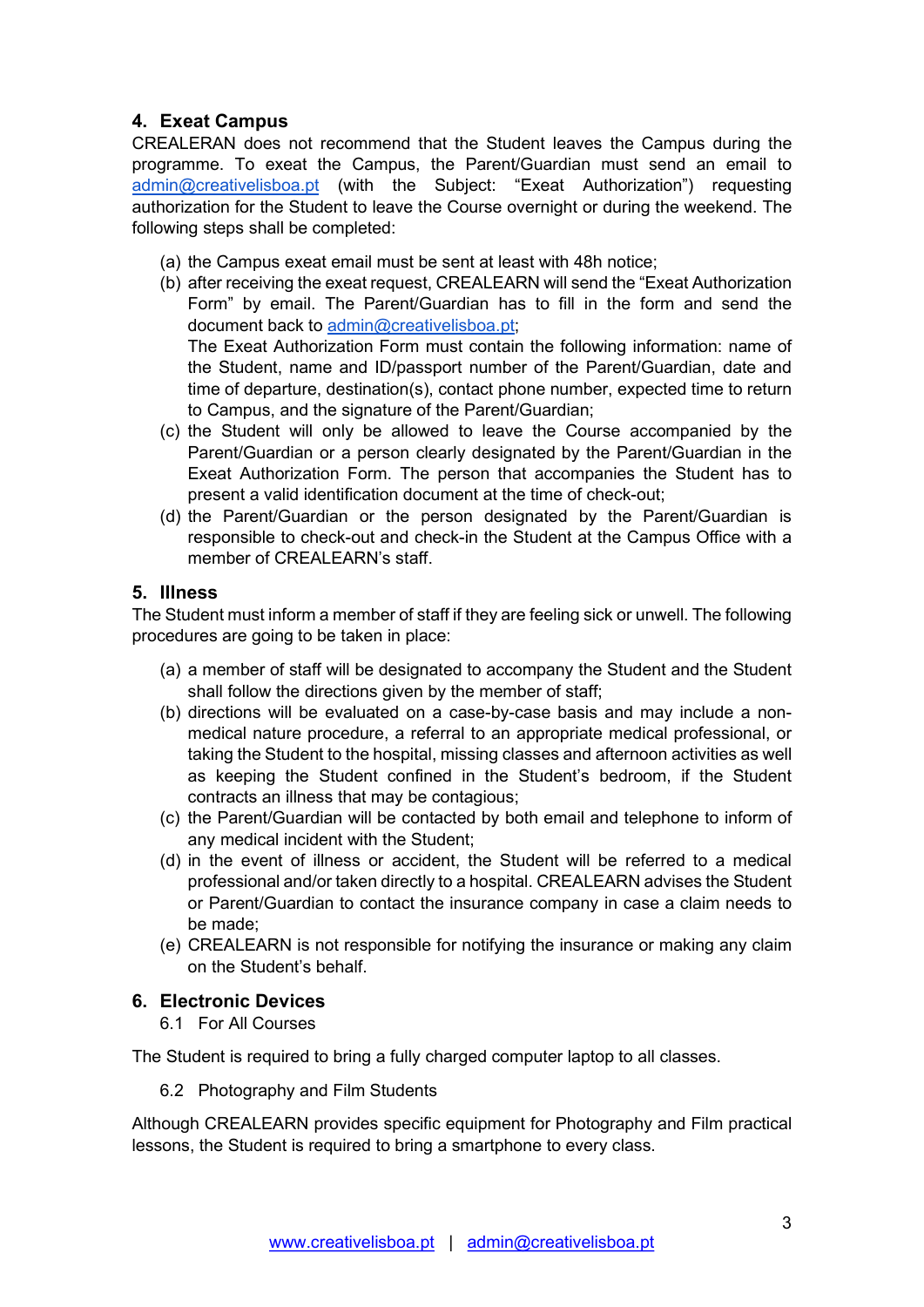# 7. Alcohol, Drugs, and Cigarettes

# 7.1 Alcohol

The Student is not allowed to consume, buy, or distribute alcohol inside the Campus, student living, as well as outside of Campus during the Course. Additionally, the Student is not allowed to go to bars and venues with the intent of consuming alcoholic beverages.

7.2 Drugs

The Student is forbidden to possess, buy, distribute, sell, or consume any type of illegal drugs. If the Student is caught possessing, consuming, distributing, buying, and/or selling drugs, not only the Parent/Guardian will be immediately contacted but also that event is likely to lead to the Student's dismissal from the Course. In case dismissal is taken in place due to this event, CREALEARN is not held responsible for any extra costs and will not refund the Student for fees and course tuition.

7.3 Cigarettes

The Course is a strictly no-smoking course. Moreover, in PORTUGAL it is a criminal offence to sell tobacco to any person aged under 18, or to smoke in premises open to the public and in certain other places. The Student is required to comply with these laws.

It is the policy of CREALEARN to formally warn a student found purchasing, distributing, or consuming tobacco, which may ultimately lead to dismissal from the Course pursuant to Clauses 7 and 8 of the General Terms & Conditions if further offences are reported.

### 8. General Rules

### 8.1 Personal Belongings

The Student's personal belongings and valuables are their responsibility and the Student is strongly advised to lock their bedroom door whenever they are not in their room.

### 8.2 Dress Code

The Student must wear appropriate clothing during the Course. Students are not allowed to wear any type of clothing containing offensive language and/or slogans, as well as revealing clothing.

8.3 Bullying, Verbal, and Physical Conduct

CREALEARN finds unacceptable any verbal or physical conduct that may in the sole opinion of CREALEARN be taken to demean others in connection with their race, age, gender, disability, appearance, ethnic background, religion, or sexual orientation. Bullying, discrimination, abuse (whether physical, psychological, sexual, or emotional), or harassment in any form are not tolerated and disciplinary action in such circumstances is likely to be taken which may lead to the dismissal of the Student from the Course pursuant to Clauses 7 and 8 of the General Terms & Conditions.

Where the Student becomes aware of any behaviour (whether by another student, a member of staff, or any other person) which does not comply with the above standards, they must report it to a member of staff.

### 8.4 General Behaviour on the Course

Students are expected to behave properly during the Course, not only in classes, but also in the student living and afternoon activities. Students should refrain from committing any type of criminal or civil offence, making a mess, and throwing rubbish out of the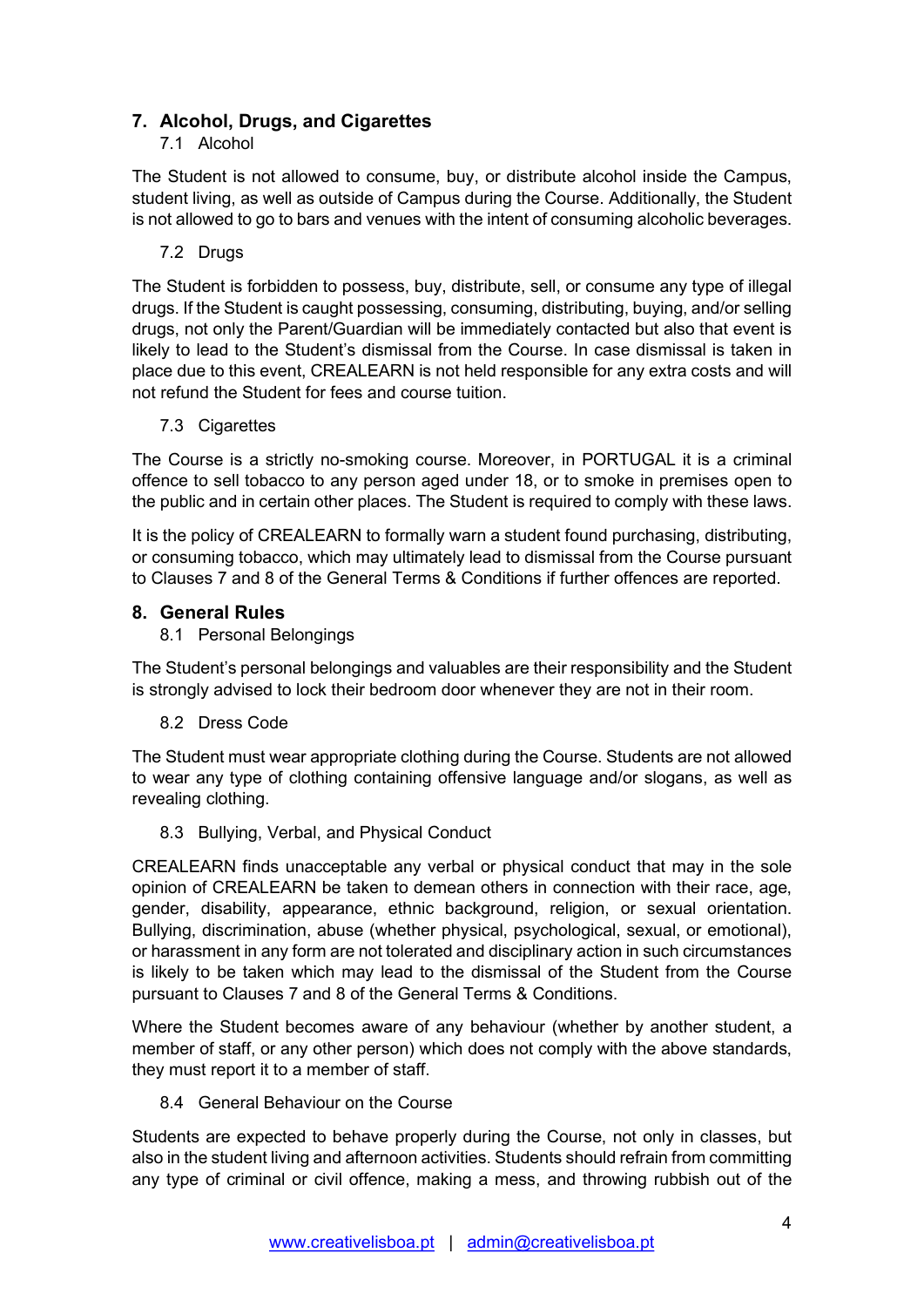designated containers, graffiti, taking and/or sending inappropriate images and messages, inappropriate expression of affection, as well as swearing and any other activity that could put the students, staff, and community in danger.

#### 8.5 Visiting Other Students' Rooms

The Student may enter the room of another student of the same gender before curfew, but not later. The Student shall not enter a corridor, floor, block, or wing designated for students of a different gender at any time.

#### 8.6 Disruptive Behaviour

The Student is to keep noise level to a minimum at all times and respect the other students and staff living and working around them. The making of noise after curfew is forbidden.

#### 8.7 Interacting with Strangers

The Student shall never go off with a stranger or a non-member of staff or the programme.

#### 8.8 Public Transportation

Public transportation is defined here by any transportation App such as Uber and Bolt, taxi, bus, train, subway, motorcycle, tuk-tuk, bicycle, scooter, and similar means of transportation.

Taking public transportation is also forbidden, unless it is part of a designated activity or experience planned by CREALEARN. In the event that the public transportation is used, Students will always be accompanied by CREALEARN's staff and will be using appropriate safety equipment (for example, when taking a bike tour, students shall be wearing helmets and cycling will always take place during the day).

#### 8.9 Misuse of Equipment

The Student shall indemnify CREALEARN from and against any and all loss and damage that the Campus, any other person or venue (whether or not course activities are held there), or CREALEARN may suffer, and which is the result of the misuse of equipment by the Student.

#### 8.10 Behaviour towards Staff Members

The Student shall treat all staff members of CREALEARN, the Campus, all other relevant organisations, and members of the public with an appropriate (in the absolute opinion of CREALEARN) level of respect. Words or behaviour that may in the absolute opinion of CREALEARN being taken as disrespectful or offensive is likely to result in disciplinary action which may lead to dismissal from the Course pursuant to Clauses 7 and 8 of the General Terms & Conditions.

### 8.11 Fire Regulations

The Student shall not undertake any activity which presents a risk to the safety of the Campus premises, to themselves, or to any other person. The Student shall not remove, tamper with, or impede the proper operation of any smoke detectors, fire extinguishers, or other safety equipment, and shall not deliberately set off any fire alarm for any reason other than to alert the occupants of the building to the existence of a fire. Candles must not be lit on Campus premises.